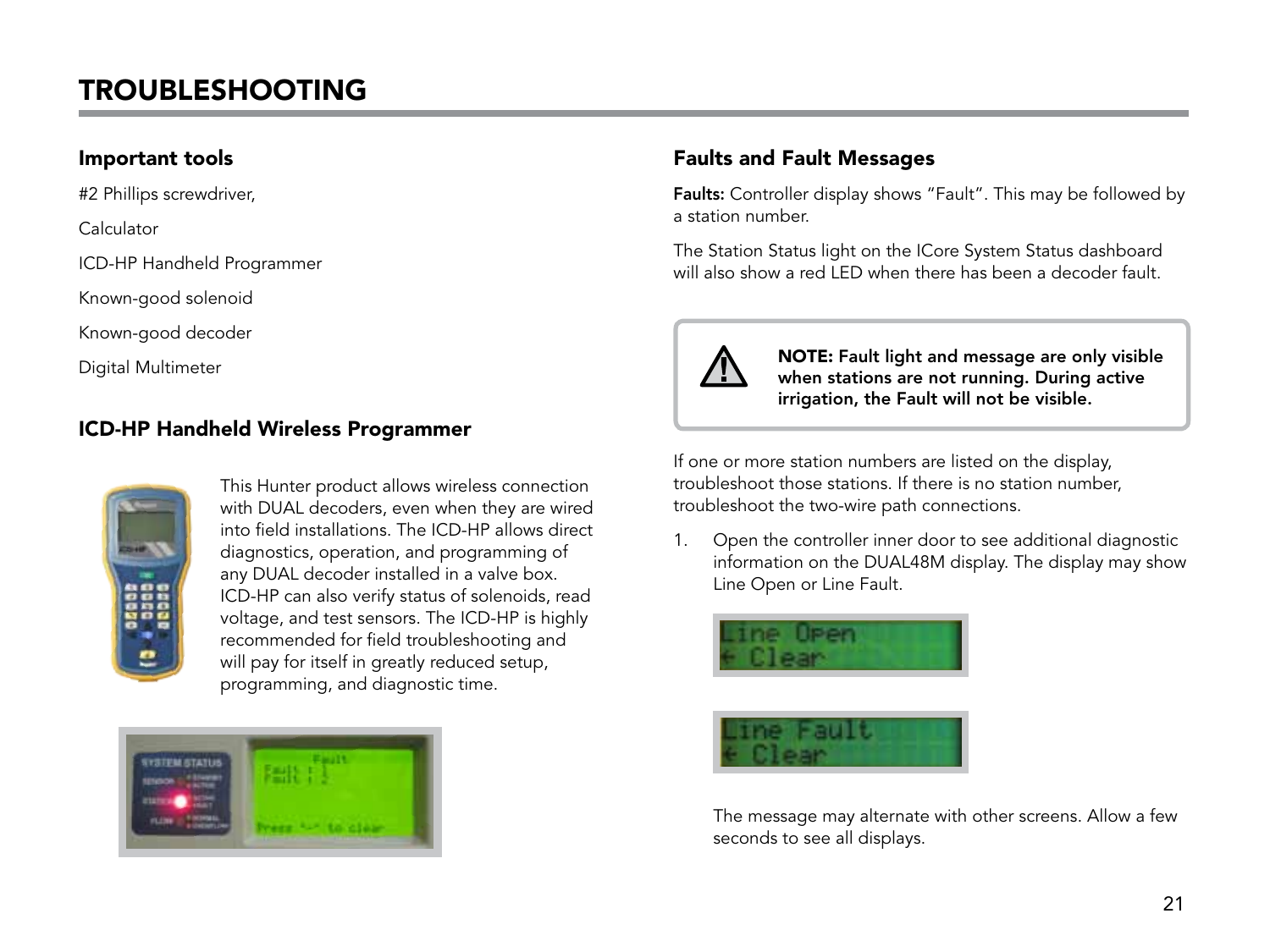## Troubleshooting

- 2. Press the Mode (center) button on the DUAL48M control panel. Select "Diagnostics" with the  $\blacktriangle \blacktriangledown$  arrows, and press Mode to select.
- 3. Press the Mode button to select "Read Current". This will show the current draw in milliamps (ma). In standby (no stations running), the total should be approximately 3-4mA multiplied by the number of decoders in the system. The number of decoders on the two-wire paths determines the correct current for the system.



When a station is turned on, the milliamps should increase by approximately 40mA, per solenoid attached to the active station.

- If a station is turned on, and the milliamps don't increase enough, the controller will show a Station Fault followed by the station number.
- If a station is turned on, and the milliamps increase by more than the controller will allow, the controller will show a Station Fault followed by the station number.
- If the milliamps increase too much when no stations are supposed to be running, the controller will show a Fault with no station number.
- 4. Observe the current draw with no stations running. Divide the current draw by the number of decoder modules connected to the controller. It should be approximately 3-4 mA per decoder.
	- Do not include DUAL-S surge suppression devices in current draw calculations- they do not increase the current.
- 5. If no problem is observed with the current draw reading in standby (no stations running), turn on a station listed in the Fault message with the Manual Single Station feature, or a wireless remote control.
- 6. Observe the Current Draw display. The current should increase by approximately 40 milliamps per solenoid connected to the decoder. Wait at least 30 seconds for the controller to complete its retry attempts and for the current to stabilize.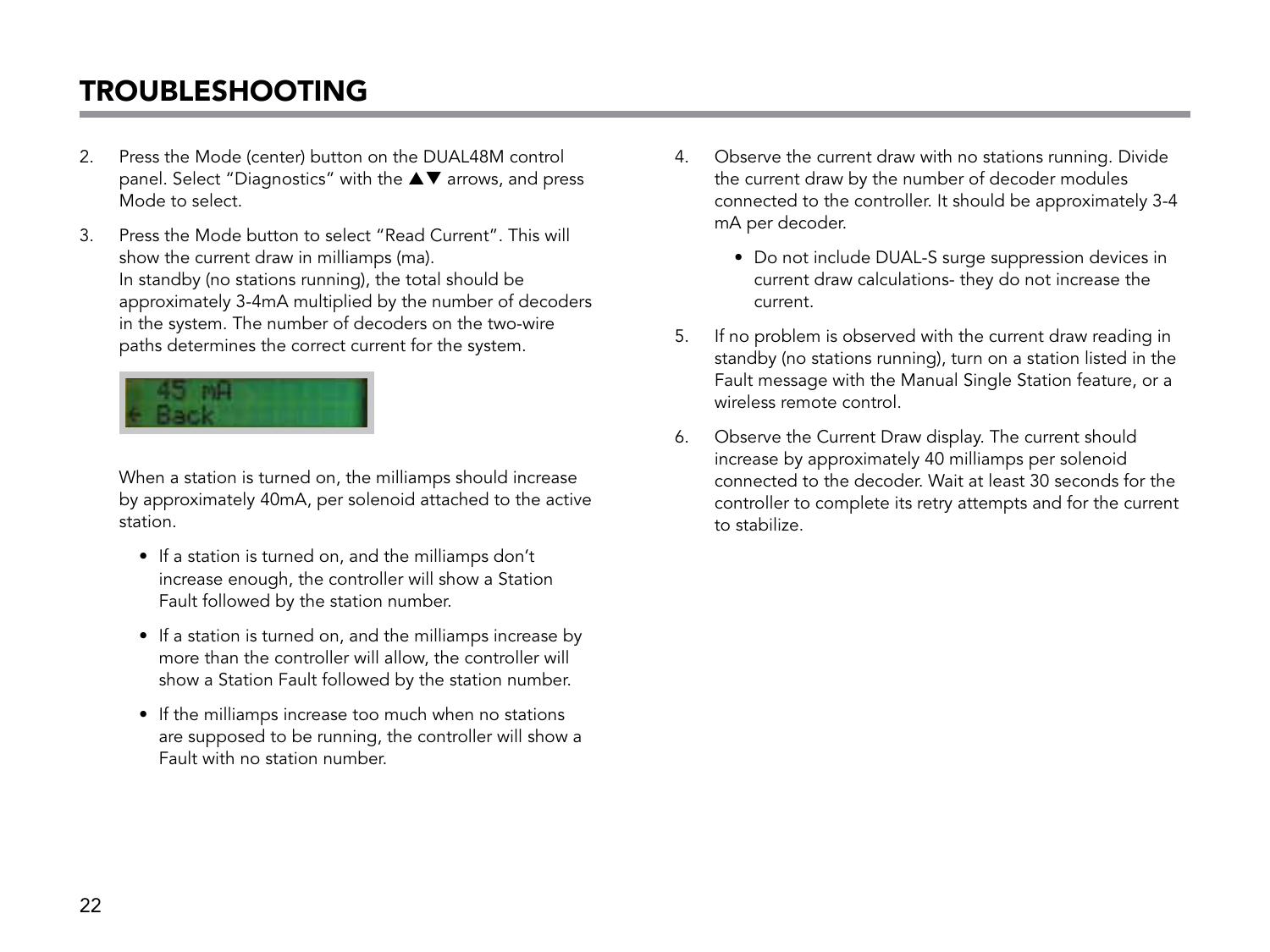# Troubleshooting

Line Fault: If the DUAL48M says "Line Fault" when no stations are running, the most likely cause is a direct short between the two wires in the two wire path (red and blue). If the Line Fault message only appears when a station is turned on, the problem is most likely a short in the decoder-to-solenoid wiring for the affected stations.

| <b>ICore Display</b>                 | <b>DUAL48M display in Standby</b>                                                        | Cause                                                                                                                   | <b>Corrective Action</b>                                                                                                         |
|--------------------------------------|------------------------------------------------------------------------------------------|-------------------------------------------------------------------------------------------------------------------------|----------------------------------------------------------------------------------------------------------------------------------|
| Fault, no station                    | Line Open:<br>Current draw too low on standby                                            | Two-wire path disconnected                                                                                              | Check connections to two wire path                                                                                               |
|                                      | Line Fault:<br>Current draw too high on standby                                          | Short in two-wire path<br>Too many decoders (more<br>than 48) in two-wire path                                          | Check two-wire path (red and blue must<br>not touch)<br>Verify number of decoders in two-wire path                               |
| <b>Fault with station</b><br>numbers | DUAL48M display with<br><b>Active Station</b>                                            | Cause                                                                                                                   | <b>Corrective Action</b>                                                                                                         |
|                                      | Current Draw for station too low<br>(station number will blink slowly) *                 | Decoder not programmed<br>Decoder missing, damaged,<br>or disconnected<br>Solenoid missing,<br>damaged, or disconnected | Program decoder address<br>Repair/replace decoder or connections<br>Repair or replace solenoid or decoder-to-<br>solenoid wiring |
|                                      | Current Draw for station too<br>high (Line Fault will appear when<br>station is running) | Shorted solenoid or<br>solenoid wiring<br>Multiple decoders with<br>same address<br>Too many solenoids<br>connected     | Repair/replace solenoid or decoder-to-<br>solenoid wiring<br>Remove duplicate addresses<br>Remove excess solenoids               |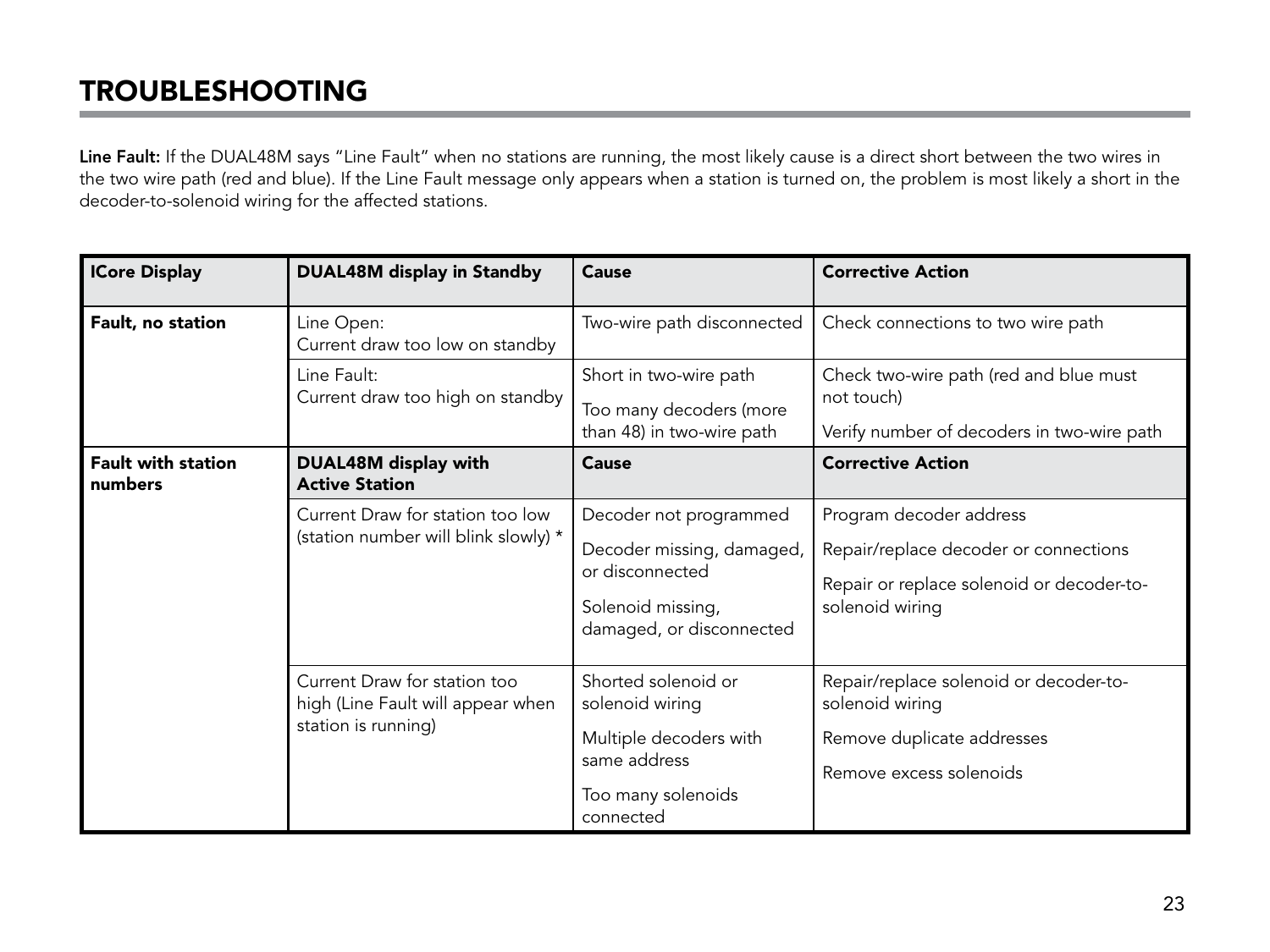## Troubleshooting

\* Current Draw Too Low: In a low current situation, the controller will retry the command to the station up to 3 times.

The DUAL48M display will show the station number when it is sending the command to the decoder.

If the current does not increase, the station number will disappear for a few seconds. This indicates that the draw did not increase as expected.

After 4-5 more seconds, the station number will re-appear, during the retry attempt.

If low current draw continues, the number will disappear again.

After 3 unsuccessful attempts, the station number will disappear, and the Fault message will appear on the ICore controller facepack display.

The slow blink of the station number is an indication that either the specified decoder, or its solenoids, are not connected or operational.

When a healthy decoder and solenoid are activated, there is no need for the retry attempts, and the station number will not appear to blink.

#### If No Stations Will Activate:

- 1. Verify that slide lock is in the Power On position and that power is on to the DUAL48M module (display appears).
- 2. Check DUAL48M for "Line Open" message. This means the two-wire path is disconnected from the controller.
- 3. Check between the controller and the first decoder to verify that the two-wire path is connected.

#### If No Stations Will Activate Beyond a Certain Station Number

(followed by multiple station faults): Likely break in two-wire path beyond station 1.

- 1. Identify failing stations from Fault messages.
- 2. Identify decoder locations and layout on plan or in wiring path.
- 3. Begin with last working station, and look for break beyond that point.
- 4. If multiple two-wire paths are in use, disconnect other paths, and troubleshoot one path at a time.